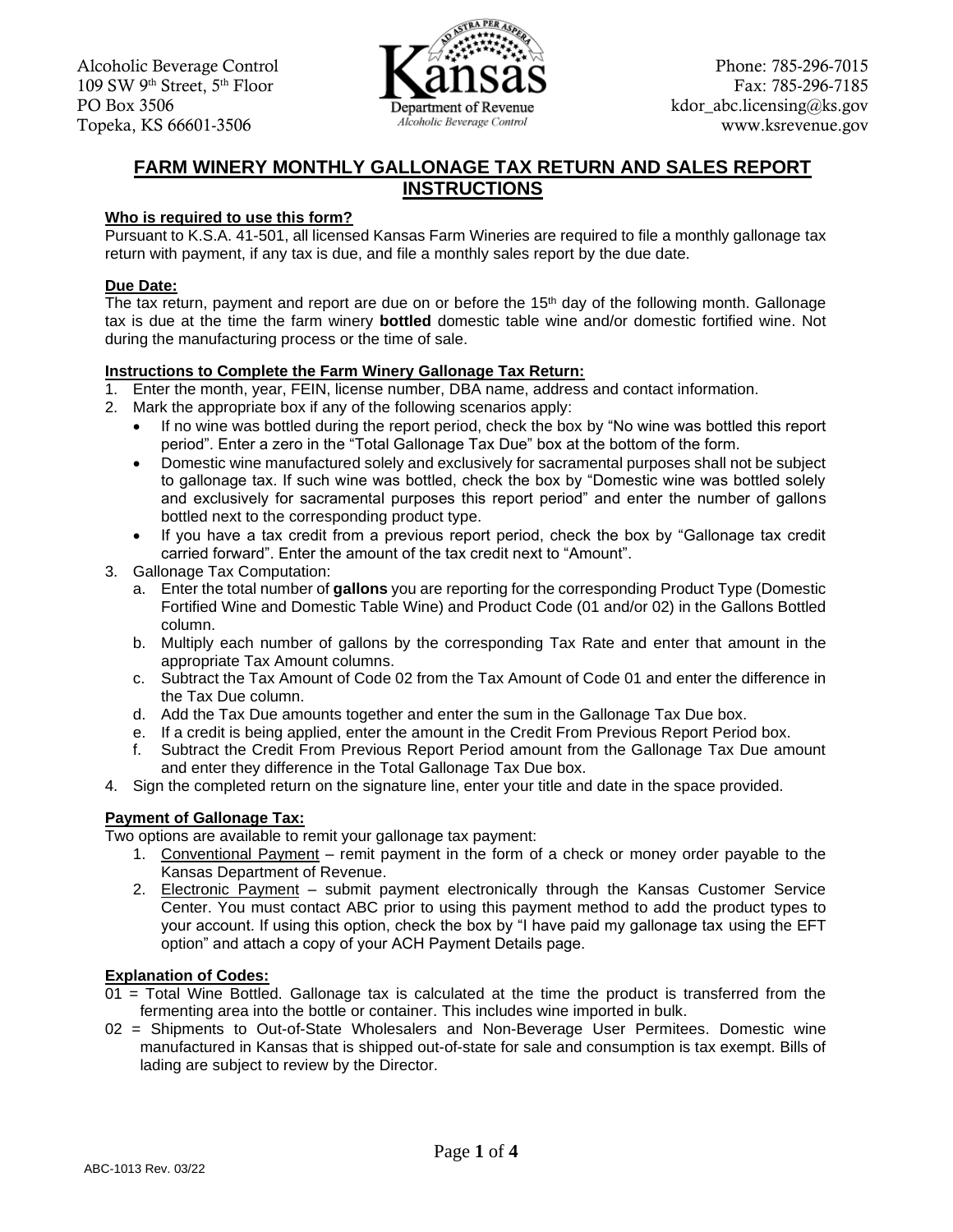

### **Instructions to Complete the Farm Winery Monthly Sales Report:**

- 1. Enter the month, year and your FEIN.
- 2. Schedule A Sales:
	- a. If you have no sales to report this month, check the box by "I have no sales to report this month".
	- b. To report sales, enter the number of bottles sold. If the size sold is not listed, enter the size and quantity sold in the "Other" column.
		- **Off-Premise Licensees**  sales to licensed Retailers and/or Producers license.
		- Public Venues and/or Temporary permit holders. Include sales from your Farm Winery • **On-Premise Licensees** – sales to licensed Clubs, Drinking Establishments, Caterers, license to your Drinking Establishment and/or Caterer license.
		- **Consumers**  Sales at the Farm Winery or Farm Winery Outlet(s). Do not include Special Order Shipping license sales.
		- **Non-Beverage User Permittees**  Sales to Non-Beverage User permit holder.
- 3. Schedule B Samples:
	- a. If no samples were used this month, check the box by "No samples were given this month".
	- b. Enter the total number of bottles used. If the size is not listed, enter the size and number of bottles used in the "Other" column. Include samples given at your Farm Winery Outlet(s).
- 4. Schedule C Sales to Distributors:
	- a. If you have no sales to in-state and/or out-of-state distributors this month, check the box "I have no sales to Distributors to report this month".
	- b. To reports sales to Distributors, enter the Distributor Name, Invoice Date, Invoice Number, Purchase Order Number and Invoice Total amount for each sale. Include in-state and out-of-state Distributor sales. DO NOT SEND INVOICES. Must maintain records for three years and shall be available for inspection.
- 5. Schedule D Kansas Special Order Shipping (SOS) License Sales, (requires a valid KS SOS license):
	- a. If you do not have a Kansas SOS license, check the box by "I do not have a Kansas Special Order Shipping License".
	- b. If you have a Kansas SOS license and do not have shipments to Kansas consumers, check the box by "I have no Kansas Special Order Shipping license sales to report this month".
	- c. To report sales, enter the Customer Name, Address, Quantity, Size and Order Total for each shipment. Do not include any gallonage tax, liquor enforcement tax or shipping charges.
- 6. Schedule E Farmers' Market Sales Permit Sales, (requires a valid Farmers' Market Sales permit):
	- a. If you do not have a Famers' Market Sales permit, check the box by "I do not have a Kansas Farmers' Market Sales permit".
	- b. If you have a Farmers' Market Sales permit and do not have farmers' market sales, check the box by "I have no Kansas Farmers' Market Sales permit sales to report this month".
	- c. To report sales, enter the Date, Location of the farmers' market, Quantity sold and enter your Total Sales for each farmers' market.
- 7. Schedule F Bulk Spirit and Wine Received
	- a. If you have not received any bulk spirit or wine, check the box by "I did not receive any bulk spirit or wine".
	- b. To report bulk spirit and/or wine received, enter the Date, who it was Purchased From, the Invoice Number, Number of Gallons and indicate it if was Spirit, Light Wine or Fortified Wine by checking the appropriate column. Include bulk spirit and wine received from in-state and out-of-state.
- 8. Sign the completed report on the signature line, enter your title in the space provided and the date you signed the form.

### **Filing of Gallonage Tax Return and Sales Report:**

 Send the completed Kansas Farm Winery Monthly Gallonage Tax Return and Sales Report to the address at the top of the form on or before the  $15<sup>th</sup>$  day of the following calendar month.

### **Contact Information:**

Questions may be directed to the ABC at: Phone: 785-296-7015 E-mail: [kdor\\_abc.licensing@ks.gov](mailto:kdor_abc.licensing@ks.gov)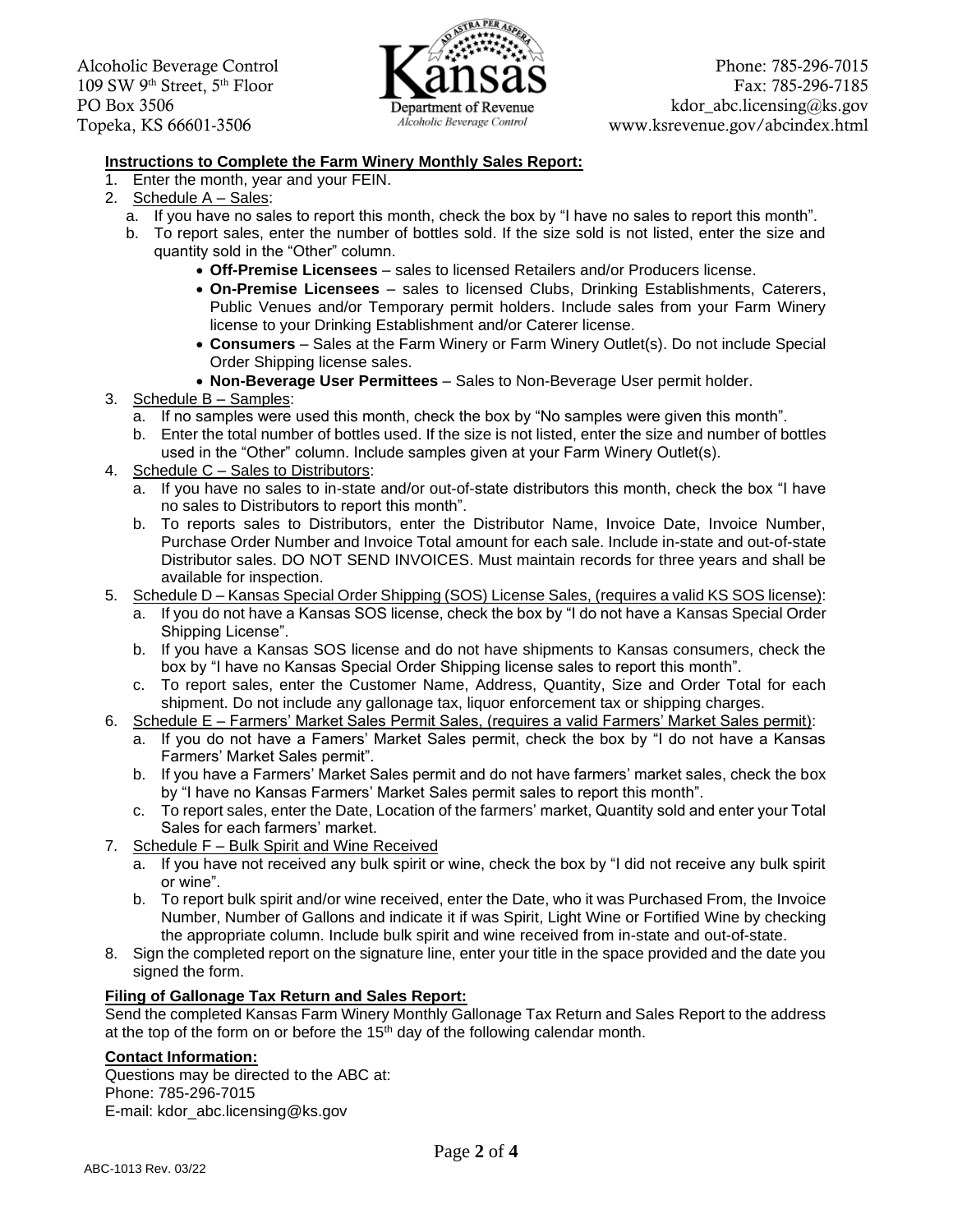Alcoholic Beverage Control **Phone:** 785-296-7015 109 SW 9<sup>th</sup> Street, 5<sup>th</sup> Floor **Fax: 785-296-7185** PO Box 3506 **Example Box 3506 Example Box 3506 Example Box 3506 Example Box 3506 Example Box 3506 Example Box 3506** Topeka, KS 66601-3506 *Alcoholic Beverage Control* <www.ksrevenue.gov>



# **FARM WINERY MONTHLY GALLONAGE TAX RETURN AND SALES REPORT**

| <b>Month:</b>          | <b>Year:</b>     |                       | <b>FEIN:</b>     |  |
|------------------------|------------------|-----------------------|------------------|--|
| <b>License Number:</b> | <b>DBA</b> Name: |                       |                  |  |
| <b>Address:</b>        |                  |                       |                  |  |
| City:                  |                  | , Kansas              | <b>Zip Code:</b> |  |
| <b>Contact Person:</b> |                  | <b>Email Address:</b> |                  |  |

□ No wine was bottled this report period.

□ Domestic wine was bottled solely and exclusively for sacramental purposes this report period. Domestic Fortified Wine gallons bottled. Domestic Table Wine gallons bottled.

□ Gallonage tax credit carried forward. Amount: \$\_\_\_\_\_\_\_\_\_\_\_\_\_\_\_\_\_\_\_\_\_\_\_\_\_\_\_\_\_\_

| <b>Product Type:</b>                | Code: | <b>Gallons</b><br><b>Bottled</b> |                  | Tax Rate:                                   |      | <b>Tax Amount:</b>       |     | Tax Due: |  |
|-------------------------------------|-------|----------------------------------|------------------|---------------------------------------------|------|--------------------------|-----|----------|--|
| <b>Domestic Fortified Wine</b>      | 01    |                                  | $\mathbf{x}$     | \$0.75 per                                  |      | \$<br>$+1$               |     |          |  |
| 14.1% to 20% ABV<br>(GFWF - 06204)  | 02    |                                  | $\mathbf{x}$     | Gallon                                      |      | \$                       | $=$ | S.       |  |
| <b>Domestic Table Wine</b>          | 01    |                                  | $\boldsymbol{x}$ | \$0.30 per                                  | $+1$ | \$                       |     |          |  |
| 14% ABV or less<br>$(GFWL - 06205)$ | 02    |                                  | $\mathbf x$      | Gallon                                      |      | \$                       | $=$ | \$       |  |
|                                     |       |                                  |                  |                                             |      | <b>Gallonage Tax Due</b> |     | \$       |  |
|                                     |       |                                  |                  | <b>Credit From Previous Report Period -</b> |      |                          |     | \$       |  |
| Total Gallonage Tax Due =           |       |                                  |                  |                                             | \$   |                          |     |          |  |

## ☐ **I have paid my gallonage tax using the EFT option. Attach a copy of your ACH Payment Details page.**

Codes:

 $01 = \text{Total gallons of wine bottle}$ 

02 = Shipments to out-of-state wholesalers and/or non-beverage user permittees

 **I declare under penalties of perjury that to the best of my knowledge and belief this is a true, correct and complete return. In addition, I am exempt from gallonage tax imposed on domestic wine I have manufactured because it was shipped out-of-state for sale and consumption outside of Kansas.** 

| $\sim$<br>Signature:<br>∩f∆<br>∡ itie: ⊥<br>Dale. |  |
|---------------------------------------------------|--|
|---------------------------------------------------|--|